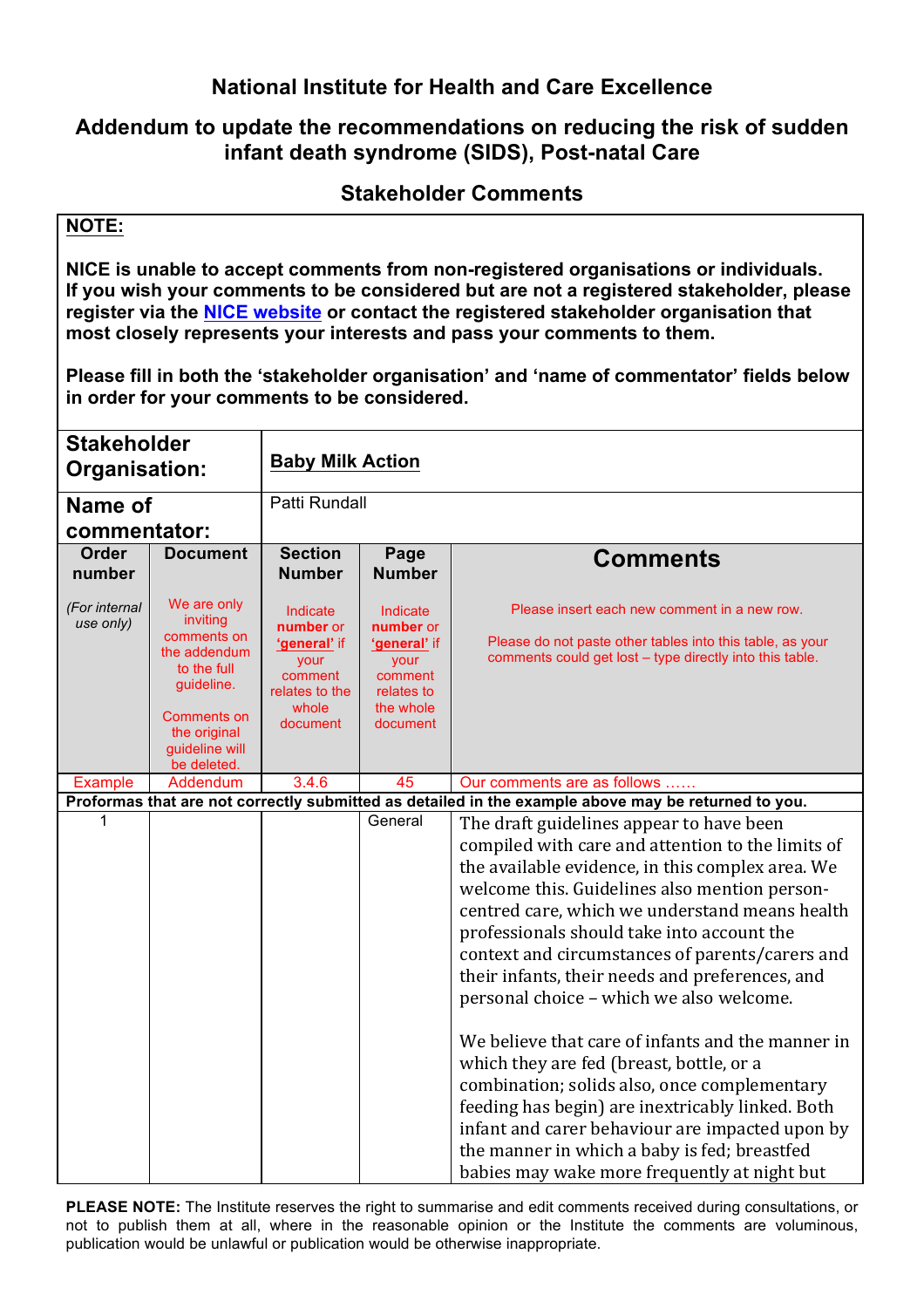|                |     |     | breastfeeding mothers may cope with this by<br>sleeping close to their babies, thus benefiting<br>from the fact that they do not need to get up to<br>prepare a bottle. Breastfeeding can also help<br>mothers get back to sleep more quickly, due to<br>the effect of oxytocin. Co-sleeping, if<br>breastfeeding, appears to be less risky than if<br>bottle-feeding (due to the protective effect of<br>breastfeeding against SIDS), more beneficial in<br>terms of maternal rest, and possibly harder to<br><i>avoid.</i> We understand that the guidance sought to<br>address co-sleeping specifically, but find it<br>somewhat problematic that breastfeeding is not<br>mentioned (while parental smoking, for instance,<br>is). |
|----------------|-----|-----|---------------------------------------------------------------------------------------------------------------------------------------------------------------------------------------------------------------------------------------------------------------------------------------------------------------------------------------------------------------------------------------------------------------------------------------------------------------------------------------------------------------------------------------------------------------------------------------------------------------------------------------------------------------------------------------------------------------------------------------|
| $\overline{2}$ | 1.2 | 6/7 | <b>Recommendations - and likely</b><br>implementation of the guidance                                                                                                                                                                                                                                                                                                                                                                                                                                                                                                                                                                                                                                                                 |
|                |     |     | In the absence of clear understanding of SIDS<br>aetiology, it seems prudent to inform parents of<br>the various factors associated with SIDS, and not<br>to single-out co-sleeping. We are concerned that<br>by restricting the addendum to co-sleeping,<br>despite the careful wording of the guidance,<br>media and public perceptions may be that co-<br>sleeping is the main risk factor for SIDS - which is<br>not the case.                                                                                                                                                                                                                                                                                                    |
|                |     |     | The guidance groups together co-sleeping and<br>sleeping on a sofa or chair; and also, groups<br>together accidental co-sleeping with intentional<br>co-sleeping. This is perhaps the easiest way of<br>analysing data from studies which used varied<br>and sometimes unclear definitions (a major<br>limitation in the available evidence). However,<br>we suggest it limits the practical applicability of<br>advice parents/carers would be given based on<br>the recommendations.                                                                                                                                                                                                                                                |
|                |     |     | Despite the careful wording of the draft guidance,<br>we are concerned that in practice, a simple 'no<br>co-sleeping' message may be delivered by health<br>professionals; or health professionals' advice<br>may be interpreted this way by parents/carers,<br>and also the media.                                                                                                                                                                                                                                                                                                                                                                                                                                                   |
| 3              |     |     | Furthermore we are concerned that<br>implementation of the recommendations may<br>have unintended consequences:<br>The draft guidelines implicitly assume that<br>information given to parents will impact on                                                                                                                                                                                                                                                                                                                                                                                                                                                                                                                         |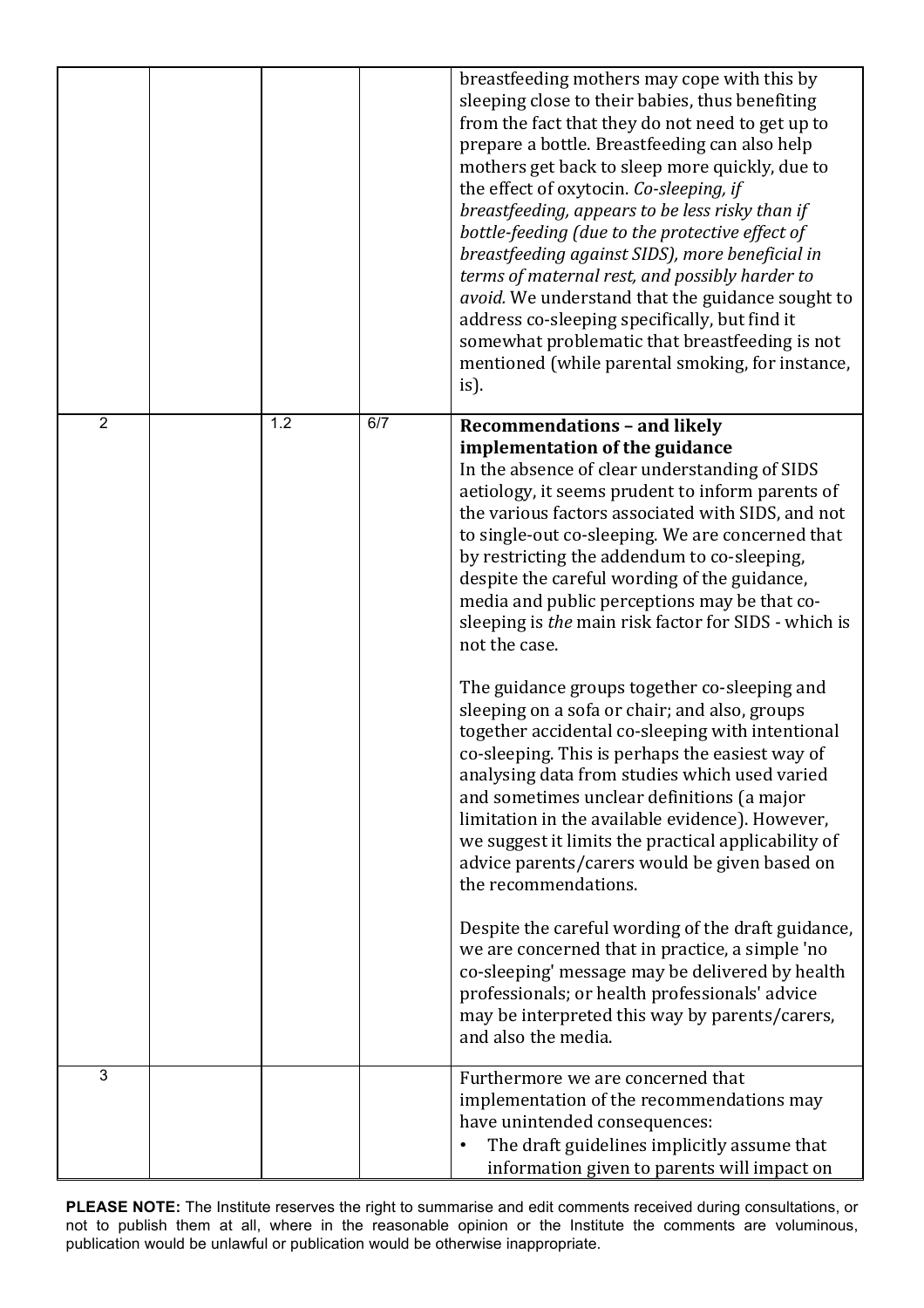|   |  |         | their intentions, and that they will be able to<br>put these intentions into practice. As early<br>months with a new baby are often very tiring,<br>falling asleep with the baby may occur<br>unintentionally. We are concerned that<br>parents, in an effort to abide by advice from<br>their health professionals, may get out of bed<br>at night and sit on a sofa/chair to feed their<br>baby and get them back to sleep, and risk<br>falling asleep unintentionally with their baby<br>in this apparently more dangerous setting.<br>Co-sleeping in bed could be a safer option if<br>parents were prepared for this possibility,<br>and could take adequate precautions to make<br>the sleeping environment as safe as possible.<br>We suggest that it is inappropriate simply to<br>tell parents not to co-sleep, and that this<br>should be clearly stated in the guidance.<br>Particularly in relation to breastfeeding - the<br>physiological norm that is important for<br>lifelong health - we are concerned that the<br>guidance does not inform parents about the<br>protective effect of breastfeeding in relation<br>to SIDS. That previous information parents<br>may have received has mentioned that<br>breastfeeding is protective, and this guidance<br>does not, implies that the balance of evidence<br>no longer favours breastfeeding over<br>formula-feeding, yet this is not the case. That<br>other factors related to SIDS, such as parental<br>smoking, are mentioned, seems inconsistent.<br>We request that the protective effect of<br>breastfeeding should be mentioned. |
|---|--|---------|------------------------------------------------------------------------------------------------------------------------------------------------------------------------------------------------------------------------------------------------------------------------------------------------------------------------------------------------------------------------------------------------------------------------------------------------------------------------------------------------------------------------------------------------------------------------------------------------------------------------------------------------------------------------------------------------------------------------------------------------------------------------------------------------------------------------------------------------------------------------------------------------------------------------------------------------------------------------------------------------------------------------------------------------------------------------------------------------------------------------------------------------------------------------------------------------------------------------------------------------------------------------------------------------------------------------------------------------------------------------------------------------------------------------------------------------------------------------------------------------------------------------------------------------------------------------------------------------------------|
| 4 |  | General | <b>Terms</b> used<br>The term 'bed-sharing' requires clarification, as<br>to whether this is sharing a bed to sleep, or (e.g.)<br>breastfeeding in bed while awake. It appears that<br>NICE means 'co-sleeping in bed' but this is not<br>clear. (Ditto, 'sofa-sharing').<br>'Acknowledge that co-sleeping occurs' - it is<br>unclear what this means: whether this is<br>something health professionals are meant to say<br>to parents, or simply be aware of, themselves?                                                                                                                                                                                                                                                                                                                                                                                                                                                                                                                                                                                                                                                                                                                                                                                                                                                                                                                                                                                                                                                                                                                                |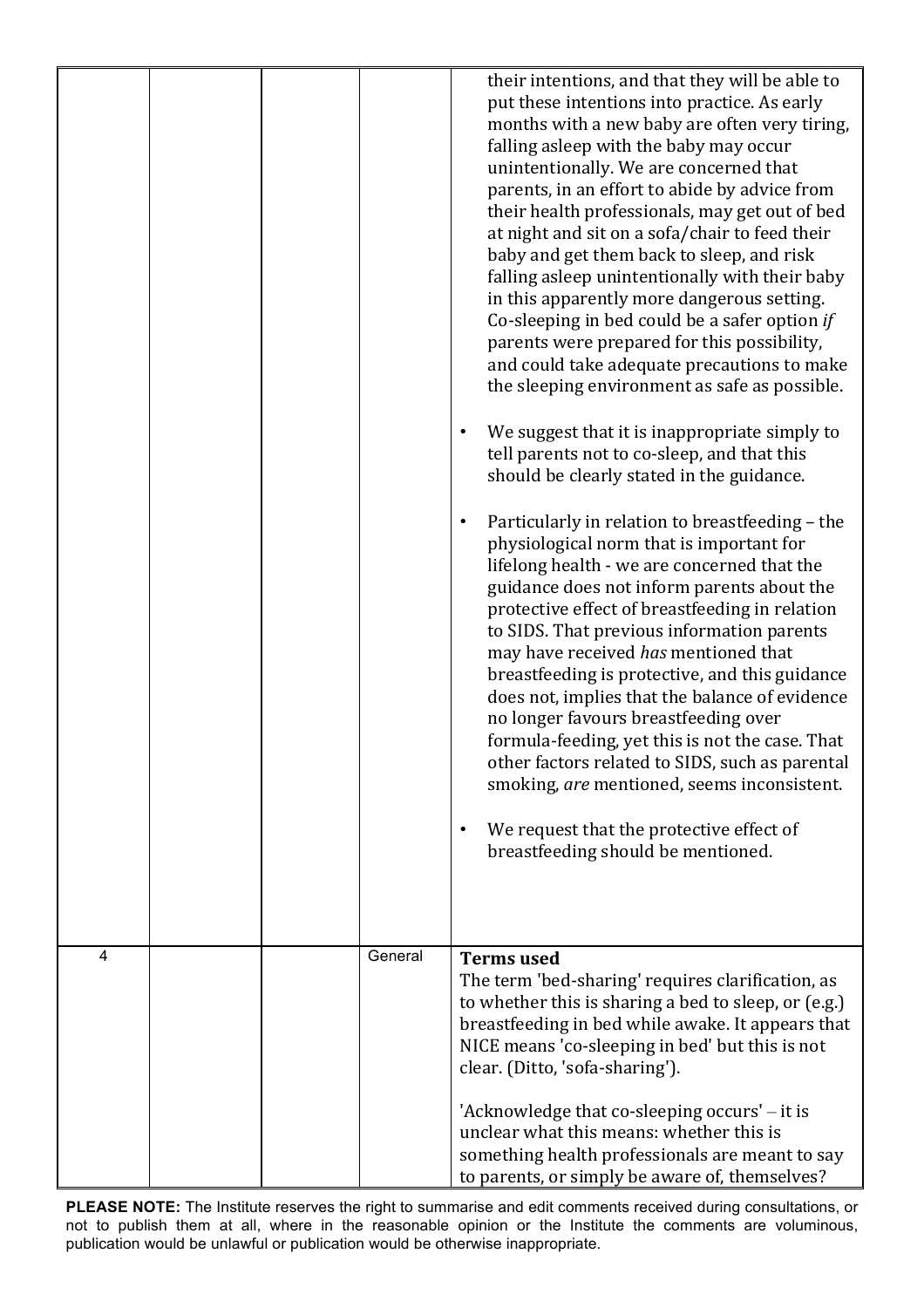|   |     |                | Might it better be rephrased as 'Tell<br>parents/carers that co-sleeping sometimes<br>occurs unintentionally – for instance falling<br>asleep by accident; or deciding on the spur of the<br>moment to bring the baby into bed with them to<br>sleep on a night when they are very tired. Inform<br>parents/carers of steps they can take to minimise<br>risks in these situations. Inform parents that if<br>they choose to co-sleep in bed regularly, they can<br>also take steps to minimise risks.' |
|---|-----|----------------|---------------------------------------------------------------------------------------------------------------------------------------------------------------------------------------------------------------------------------------------------------------------------------------------------------------------------------------------------------------------------------------------------------------------------------------------------------------------------------------------------------|
| 5 | 1.3 | $\overline{7}$ | Person-centred care                                                                                                                                                                                                                                                                                                                                                                                                                                                                                     |
|   |     |                | Mothers need accurate information to weigh up<br>how best to cope at night.                                                                                                                                                                                                                                                                                                                                                                                                                             |
|   |     |                | The recommendations may push mothers to stop<br>breastfeeding and switch to formula-feeding in<br>the hope of gaining a better night's sleep causing<br>more harm to overall infant health, than<br>continuing exclusive breastfeeding for the first 6<br>months and co-sleeping with adequate<br>precautions taken (see below: we believe<br>breastfeeding, as a factor protective against SIDS,<br>has been inadequately addressed in Carpenter et<br>al.'s study).                                   |
|   |     |                | Yet a small study has shown that breastfeeding<br>mothers get more sleep than bottle-feeding<br>mothers when they co-sleep with their babies.<br>The authors of this study called for the<br>development of methods or devices that allow<br>breastfeeding mothers and newborns to sleep<br>next to each other in complete safety.                                                                                                                                                                      |
|   |     |                | This is a small study of 33 mothers and their 4-<br>week-old infants but it indicates how individual<br>preferences can include co-sleeping Quillin<br>(2004).                                                                                                                                                                                                                                                                                                                                          |
|   |     |                | As many parents co-sleep, even when they had<br>not intended to do so antenatally, all parents<br>should be informed how make this choice fully<br>informed by the evidence. So that, if the do co-<br>sleep, they understand how to make the sleeping<br>environment as safe as it can be in order to<br>minimise risk of SIDS (as points 3,4,5 of the<br>guidelines, and also mentioning breastfeeding).                                                                                              |
|   |     |                | This would be in line with 'person-centred' care<br>but currently is not addressed in the guidelines.                                                                                                                                                                                                                                                                                                                                                                                                   |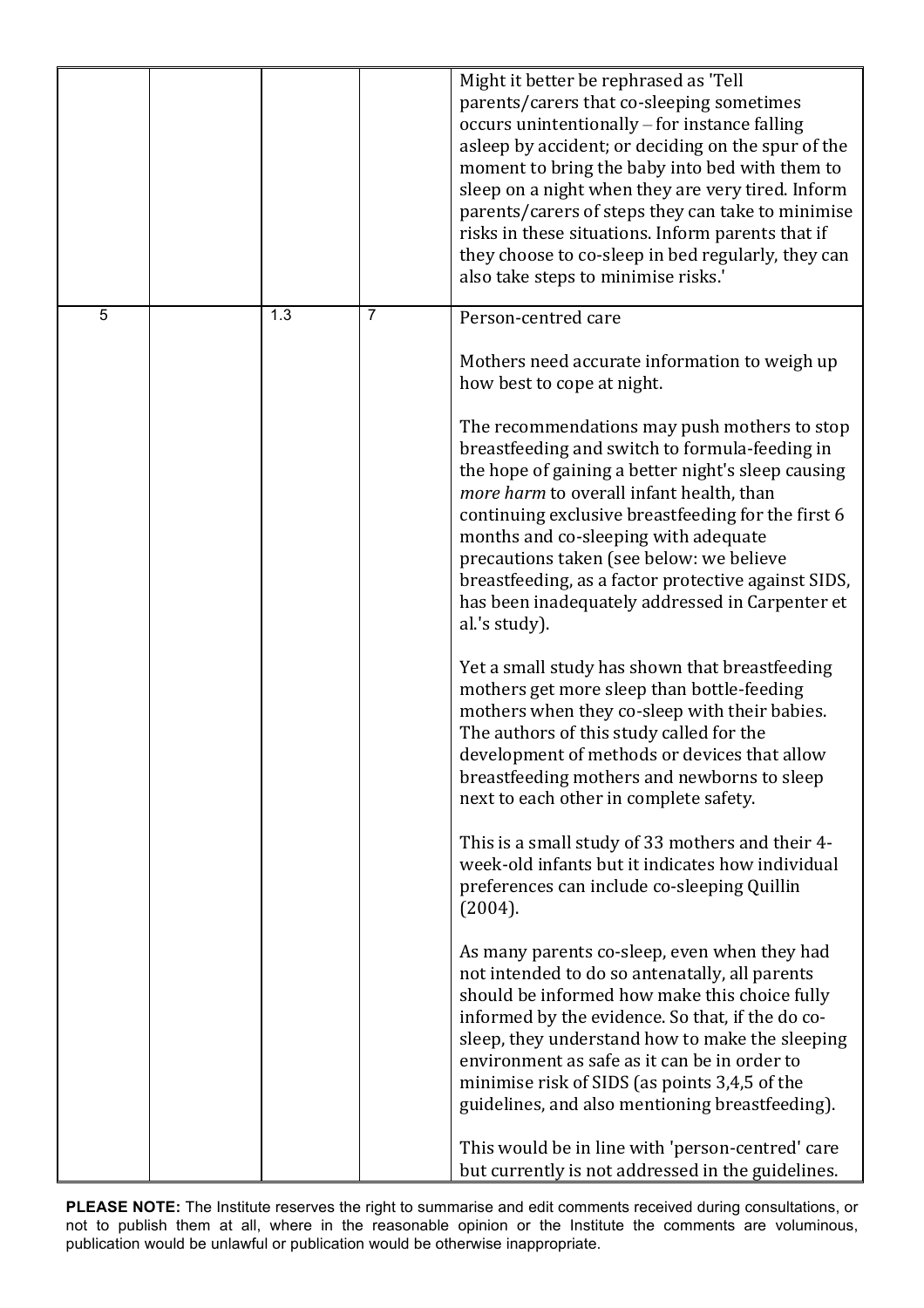|   |         |    | Quillin SI and Glenn LL (2004). Interaction<br>between feeding method and co-sleeping on<br>maternal-newborn sleep. J Obstet Gynecol<br>Neonatal Nurs 33:580-8.                                                                                                                                                                                                                                                                                                                                                                                                                                                                                                                                                                                                                                                                                                                                                                                                                                                                                                                                                                                                                                                                                                                                                                                                                                                                                                                                                                                                                                                                                                                                                                                                                                                                                                                                                              |
|---|---------|----|------------------------------------------------------------------------------------------------------------------------------------------------------------------------------------------------------------------------------------------------------------------------------------------------------------------------------------------------------------------------------------------------------------------------------------------------------------------------------------------------------------------------------------------------------------------------------------------------------------------------------------------------------------------------------------------------------------------------------------------------------------------------------------------------------------------------------------------------------------------------------------------------------------------------------------------------------------------------------------------------------------------------------------------------------------------------------------------------------------------------------------------------------------------------------------------------------------------------------------------------------------------------------------------------------------------------------------------------------------------------------------------------------------------------------------------------------------------------------------------------------------------------------------------------------------------------------------------------------------------------------------------------------------------------------------------------------------------------------------------------------------------------------------------------------------------------------------------------------------------------------------------------------------------------------|
| 6 | 2.1.2.3 | 11 | <b>Methodological issues</b><br>We have not reviewed the evidence in detail but<br>are concerned about over-reliance on Carpenter<br>et al.'s analysis. We leave aside from our<br>methodological criticisms the highly offensive<br>analogy drawn between co-sleeping and being a<br>'sow' at risk of overlaying her 'piglets' - trusting<br>that those creating NICE guidance are free from<br>such prejudices (and, of course, aware that the<br>setting and population is quite different from that<br>to which NICE guideline will apply! We note,<br>though, that mothers who breastfeed are subject<br>to jokes and bullying that compare them to<br>livestock, and that this has the potential to<br>impact on their choices to breastfeed in public or<br>at all.) We also understand SIDS to be distinct<br>from deaths caused by suffocation or overlaying,<br>so we question the relevance of the analogy.<br>Carpenter et al.'s analysis combined data from<br>studies which used different and sometimes<br>unclear definitions. Use of imputation of missing<br>variables (including known associated factors<br>such as drug and alcohol use) is highly<br>questionable given likely variation in these<br>factors between the constituent study settings,<br>and limits the certainty of the findings (see<br>response letter by Blair et al. to Carpenter et al.'s<br>$article -$<br>http://bmjopen.bmj.com/content/3/5/e002299.<br>full.html#responses).<br>Between constituent study settings the<br>prevalence of exclusive breastfeeding, mixed-<br>feeding and formula feeding likely vary, but<br>Carpenter et al's definition of 'breastfeeding'<br>groups mixed-feeding (breast and bottle)<br>together with exclusive breastfeeding. It would<br>be surprising if the protective effect of<br>breastfeeding applied uniformly irrespective of<br>whether the infant was exclusively breastfed, or |